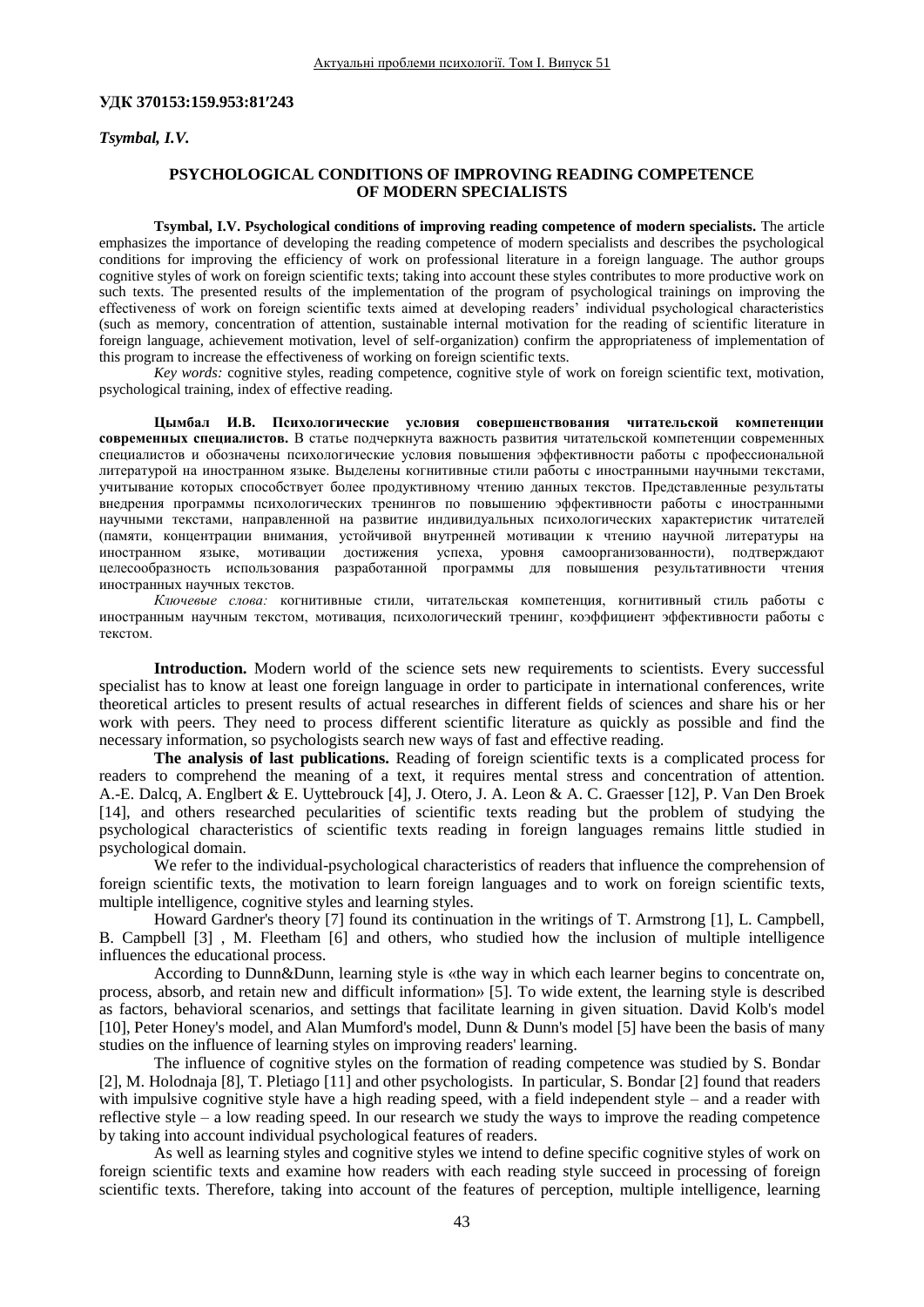style and cognitive styles will help to a reader to better understand oneself and their personal psychological peculiarities, open their creative and scientific potential; promote successful mastery of a specialty, contribute to formation or development of his educational and cognitive motivation etc.

Teacher or trainer will take into account the dominant types of intelligence, learning style and cognitive styles in order to better understand the potential of students, their interests and needs; to form educational subgroups depending on the type of activity at the training (homogeneous or mixed); create a positive learning atmosphere in the group.

Hence, **the research objective** is to define reading styles of work on foreign scientific texts and their impact on a successful reading.

**The basic material and results of research.** During our experiment held among four-year students of Igor Sikorsky Kyiv Polytechnic Institute we made a correlation and cluster analysis of the study of their multiple intelligence, learning and cognitive styles, as well as their motives of learning of foreign languages and working on foreign scientific texts, and identified five main clusters.

Consequently, on the basis of the obtained results, we could distinguish five cognitive styles of work on foreign scientific texts: "Scientific *–* Field independent", "Linguistic *–* Impulsive", "Theoretical *–* Reflective","Pragmatic *–* Intuitive", "Active *–* Field dependent".

We have assumed that cognitive styles of work on foreign scientific texts are individual methods and techniques used by the reader while working on these texts according to reader's motivation.

Therefore we tested students-future spesialists and found out types of their multiple intelligences, learning styles and motives of learning or foreign languages and of working on foreign scientific texts. Due to some qustions took from Honey&Mumford Learning Styles Questionnaire, we also found out readers' dominant cognitive styles.

The results of the frequency analysis showed that the highest percentage among the readers who participated in the experiment (27 %) has the "Scientific *–* Field independent" style of work on foreign scientific texts, 25% of readers – "Theoretical – Reflective", 20 % of respondents – "Linguistic – Impulsive", 17% of readers *–* "Pragmatic *–* Intuitive", and 11% of readers *–* "Active *–* Field dependent" style of work on foreign scientific texts.

In Table 1 you can see description of main reader's pecularities according to their predominant cognitive style of work on foreign scientific texts: the way they work on texts and process information, some peculiarities of their attention etc.

*Table 1*

| Cognitive styles of work on<br>foreign scientific texts | Reader's psychological peculiarities according to the style                  |
|---------------------------------------------------------|------------------------------------------------------------------------------|
| Scientific – Field independent                          | Reading of foreign scientific texts for the purpose of obtaining topical     |
|                                                         | scientific information;                                                      |
|                                                         | study of internal sources of information;                                    |
|                                                         | hypothetical-deductive approach in semantic text processing;                 |
|                                                         | analysis by synthesis;                                                       |
|                                                         | detailed analysis of the material.                                           |
| $Linguistic - Impulsive$                                | Reading of the foreign scientific texts for the purpose of enriching         |
|                                                         | scientific vocabulary;                                                       |
|                                                         | rapid hypothesis and decision making;                                        |
|                                                         | low concentration of attention, bigger volume and less self-control;         |
|                                                         | difficulty in separating essential information from the insignificant.       |
| Theoretical - Reflective                                | Reading of the foreign scientific texts for the reasons of professional      |
|                                                         | self-improvement, studying and working abroad;                               |
|                                                         | construction of a logical sequence of events;                                |
|                                                         | analysis and synthesis of problems;                                          |
|                                                         | predominance of observing on the action;                                     |
|                                                         | stable attention;                                                            |
|                                                         | easiness of separation of essential information from the insignificant.      |
| Pragmatic - Intuitive                                   | Reading of the foreign scientific texts for the motive of duty;              |
|                                                         | love for experiments and learning;                                           |
|                                                         | predominance of the instinctive reaction on the logical analysis;            |
|                                                         | ability to implement their own projects, to take risk.                       |
| Active – Field dependent                                | Reading of the foreign scientific texts for obtaining financial and/or other |
|                                                         | reward:                                                                      |
|                                                         | independence in actions;                                                     |
|                                                         | love of risk;                                                                |
|                                                         | distracted attention;                                                        |
|                                                         | orientation on external factors in the processing of new data.               |

# **Main cognitive styles of work on foreign scientific texts and their description**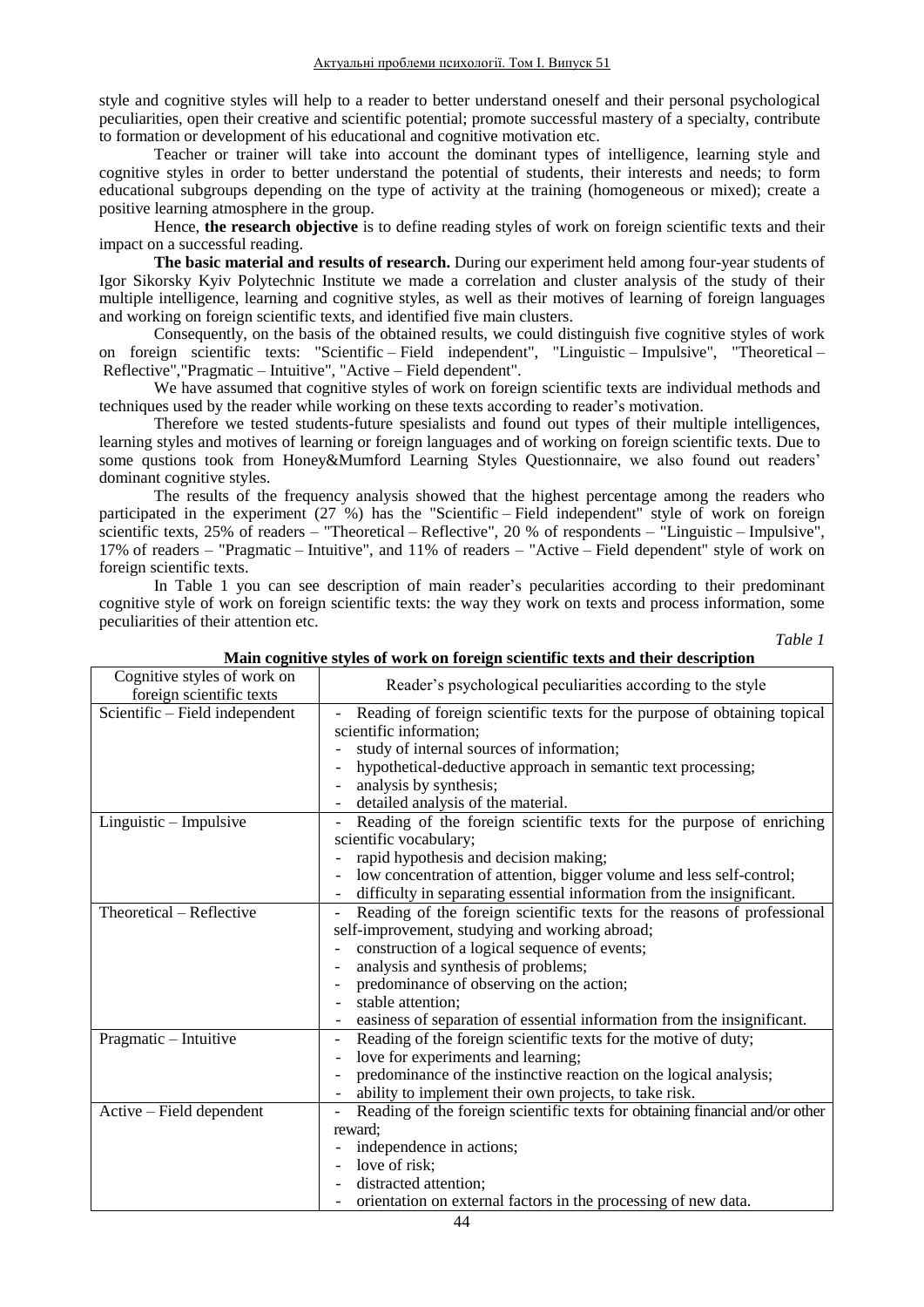Readers with "Scientific – Field independent" style work on foreign scientific texts because they love their work and feedback for learning more; they study internal sources of information (knowledge and experience); carry out a hypothetical-deductive approach to semantic text processing; analyze and achieve analysis by synthesis; easily work on texts; make less mistakes in writing and or editing; prefer a detailed analysis of the material.

Readers with "Linguistic – Impulsive" style work on foreign scientific texts for the purpose of enriching their vocabulary with new words and specific terms; learn foreign languages for self-development; quickly hypothesize and make decisions, and in a situation of alternative choice can instantly decide; have a low concentration of attention, and less self-control; quickly give answer, but more often than others make mistakes; during reading, it is hard for them to separate essential information from the insignificant.

Readers with «Theoretical – Reflective" style learn foreign languages and work on foreign scientific texts for the motives of professional self-improvement, in order to study or work abroad; tend to create a logical sequence of events; like to analyze and synthesize problems; like patterns and rules; are thoughtful and cautious; prefer to observe and not act; before making any decision, they prefer to consider all aspects of the problem and collect as much information as possible; have stable attention, slowly make decisions and weigh for a long time all pros and cons; are capable to read slowly and thoughtfully; during the reading it is easy for them to separate essential information from the insignificant.

Readers with "Pragmatic – Intuitive" style learn foreign languages and work on foreign scientific texts through the motive of duty; seek to test new ideas in practice; work fast and confidently on ideas that they are fond of them, like to experiment and to learn, they get down by themselves to business; get pleasure realizing their projects and independently taking on new experiments that are considered as a challenge; react more instinctively than logically analyzing; are capable to implement their projects, to take a risk.

Readers with "Active – Field dependent" style learn foreign languages and work on foreign scientific texts for the purpose of obtaining financial and/or other reward;

act independently; prefer to do it first, then think; like to take risks; they have the dispersed attention; do not like activities that require long-lasting tension; when perceiving information, they pay more attention to the background and less – to the details; are guided by external factors while processing new data.

The tests for comprehension of foreign scientific texts and observing the participants at the beginning of the experiment showed that:

1) the best results were shown by readers with "Scientific *–* Field independent" style of work on foreign scientific texts, due to the speed of text processing and the percentage of correctly execute completed tasks after them;

2) readers with "Theoretical *–* Reflective" style showed good results at the expense of a higher percentage of correct answers to control questions, but the speed with which they were working on texts was less than the speed of readers with "Scientific *–* Field independent";

3) readers with "Pragmatic *–* Intuitive" style of work coped with the task faster than others, but the percentage of correct answers to control test was the lowest;

4) readers with "Linguistic *–* Impulsive" style the best of all coped with the tasks for comprehension of the lexical-thematic basis of the text, and readers with "Scientific *–* Field independent" *–* with predicting of the content of the text;

5) the best results of control foreign scientific text comprehension showed the readers with "Scientific *–* Field independent" and "Theoretic *–* Reflective" styles of work on foreign scientific texts, and the worst ones *–* with "Pragmatic *–* Intuitive"style.

Therefore, in order to improve the efficiency of teaching readers to work on foreign scientific texts, we provide adaptation of their cognitive styles of work on foreign scientific texts through the development of sustainable internal motivation for the learning of foreign languages and reading of scientific literature in a foreign language and the achievement motivation, development of memory and concentration of readers' attention, formation of their selforganization.

For each style, we have developed practical guidelines for more effective work on foreign scientific texts.

Then we consider the behavioral features of readers who have a particular cognitive style of work on foreign scientific texts, and give recommendations for a more effective learning of a foreign language and work on foreign scientific texts.

Readers with "Scientific *–* Field independent" style of work on foreign scientific texts are recommended to work on foreign scientific texts for the purpose of writing scientific articles and abstracts in a foreign language, preparing of reports at international conferences; to process texts based on previous experience; make exercises for probabilistic prediction of the text content.

Readers with "Linguistic *–* Impulsive" style of work on foreign scientific texts are recommended to select articles, "rich" on special terms and new words; to make heuristic cards ("memory cards") to better remember the keywords and terms; develop concentration of attention; for faster and more concentrated reading, use pencil, etc., to follow the words in the text; do not hurry with the decision and regulate the time spent on the preparation of the task.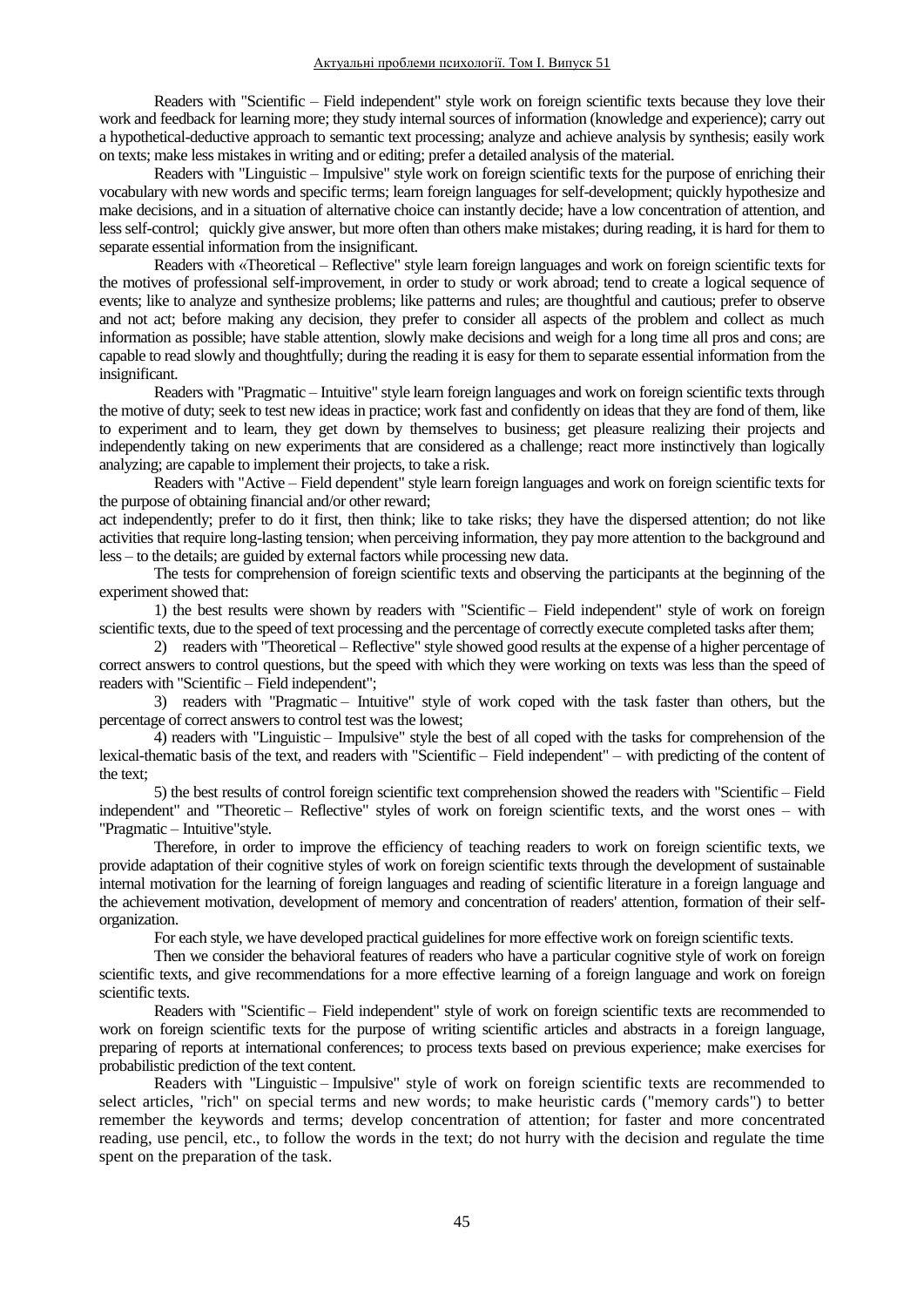Readers with "Theoretical *–* Reflective" style of work on foreign scientific texts are recommended to participate in project work with detailed reading of scientific texts in a foreign language; give more time for reflection and decision making.

Readers with "Active *–* Field dependent style" of work on foreign scientific texts are recommended to develop internal motivation for the learning of foreign languages and work on foreign scientific texts; to provide more visual material, large pieces of text should be given in structured form with a large number of schemes, tables, lists, etc.; do exercises on perception and comprehension of the sentence as a whole semantic structure.

Readers with the "Pragmatic *–* Intuitive" style of work on foreign scientific texts are recommended to develop internal motivation for the study of foreign languages and work on foreign scientific texts; give more time to make a decision.

We devised a program of psychological trainings that consists four parts and each of them aims to form and develop different psychological aspect of participants: their memory and attention focusing; motivation for learning foreign languages and reading of foreign scientific texts; achievement motivation; selforganisation. Besides, this program was created according to predominant cognitive styles of work on foreign scientific texts [13].

**Results of the implementation of the program of psychological trainings.** In the experimental group, has grown the percentage of readers who learn a foreign language in order to: become a competent, competitive specialist and full developed person; communicate with foreign specialists; make more money. The percentage of readers who said, that they were learning a foreign language, in order to continue studying or working abroad; for obtaining a reward (good marks etc), from the motives of duty has fallen.

As for the readers of the control group, during the year we did not observe an increase in the level of internal motivation to learn foreign languages, but on the contrary, the importance of utilitarian motives and motives of duty increased.

In the experimental group, the number of readers with achievement motivation increased by 22.3%, the number of readers motivated to avoid failures *–* respectively, decreased. This redistribution in subgroups is due to the awareness of the readers, motivated to avoid failures, of their ability to focus their efforts on achieving their goals.

The effectiveness of work on foreign scientific texts is determined by the formula: the reading speed is multiplied by the percentage of correct answers to the text, divided by 1000. During our experiment, the participants prepared a written resume in a foreign language, the maximum score for this task *–* 10 points. The total result was divided on 100.

The value of the Index of Effective Reading (IER) is in the range of 2.5 *–* 10. We accepted that with the value of IER =  $2.5 - 4.9$  the efficiency of work on a foreign scientific text is low, with the value of IER =  $5.0 - 7.49$  is sufficient, and at the value of  $IER = 7.5 - 10.0 - high$ .





*Figure 1.* **Dynamics of the Index of Effective Reading in experimental and control groups, %**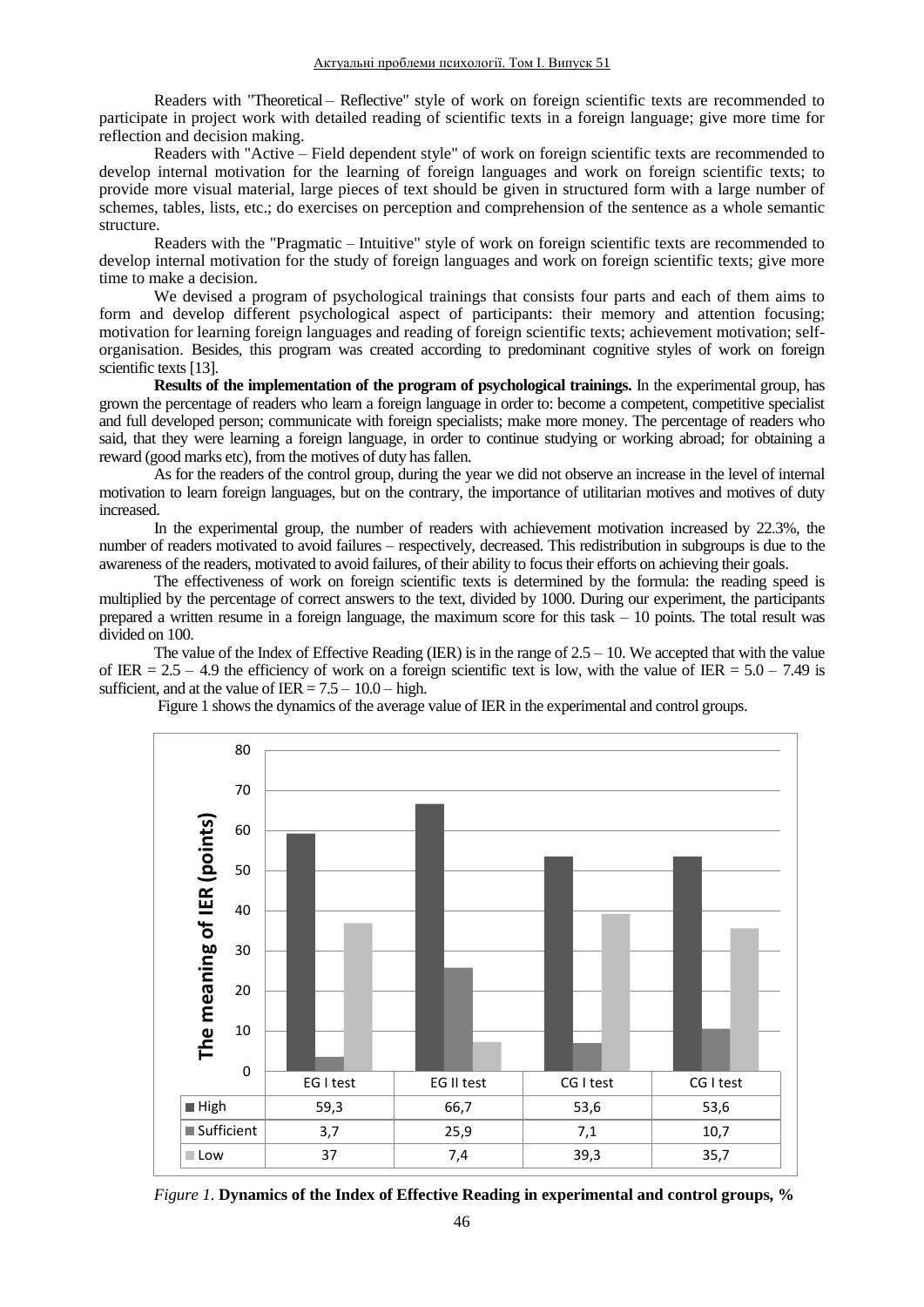Consequently, the redistribution of the average value of IER in the experimental group (EG) was due to an increase in the speed of work on the text (reduction of regression) and due to an increase in the percentage of text assimilation. The differences are significant at the level of  $p<0.05$ .

In the control group (CG), only one student had a change in the IER value from the low to an sufficient level and, according to the sign test, this difference was not statistically significant  $(p<0.1)$ .

**Conclusions.** As a result of the study, the following conclusions were made.

1. Analysis of the results of the implementation of the Program of psychological trainings for improving the work on foreign scientific texts proves its effectiveness. This is confirmed by the fact that in the experimental group, in contrast to the control, between the results of the first and second tests were recorded statistically significant differences in the Index of Effective Reading.

2. The effectiveness of the Program of psychological trainings was manifested in positive changes in the experimental group with a high and sufficient value of the IER. In the experimental group, after a set of psychological trainings, we noticed an increase in the number of readers with cognitive and educational motives and motives of personal and professional self-improvement and reduction of the number of readers with utilitarian and motives of duty.

3. At the end of the experiment, readers of the experimental group, without the help of the translation Internet resources, comprehended the sense of the scientific texts in a foreign language of medium and high levels of difficulty.

We consider the problem of work on foreign scientific texts extremely important and relevant, since scientists have to work on professional literature every day for writing articles and abstracts.

**The further researches suggested** to be done on the investigation and development of the study of psychological peculiarities of writing competence in a scientific foreign language.

## **References**

1. Armstrong, T. Multiples intelligences in the classroom / T. Armstrong. – Alexandria : Association for Supervision and Curriculum Development, 2009. – 246 p.

2. Бондар С. І. Психологічні особливості читання тексту іноземною мовою студентами з різним когнітивним стилем : дис. ... канд. психол. наук : 19.00.07 / С. І. Бондар ; Нац. пед. ун-т ім. М. П. Драгоманова. – К., 2003. – 239 с.

3. Campbell, L. Les intelligences multiples au coeur de l'enseignement et l'apprentissage / L. Campbell, B. Campbell, D. Dickinson. – Les Editions de la Chenelière, 2006. – 386 p.

4. Dalcq, A. – E. Lire, comprendre, ecrire le francais scientifique / A.-E. Dalcq, A. Englbert, E. Uyttebrouck. – Bruxelles : De Boeck, 1999. – 503 p.

5. Dunn, R. Teaching young children through their individual learning styles / R. Dunn, K. Dunn, J. Perrin. – Boston, MA : Allyn & Bacon, Inc. – 1994.

6. Fleetham, M. Multiples intelligences in practice enhancing self-esteem and learning in the classroom / M. Fleetham. – Network Continuum Education, 2006. – 114 p.

7. Гарднер Г. Структура разума: теория множественного интеллекта / Г. Гарднер ; [пер. с англ.] – М. : ООО И. Д. Вильямс, 2007. – 512 с.

8. Холодная М. А. Когнитивные стили. О природе индивидуального ума / Марина Александровна Холодная. – СПб. : Питер, 2004. – 384 с.

9. Khudinsha, E. The scientific and technical literature reading on the foreign language as a way of the professional competence formation of the agrarian university students / E. Khudinsha, E. Pestova, N. Saitova [Електронний ресурс]. – Режим доступу : https://cyberleninka.ru/article/n/the-scientific-and-technical-literature-reading-on-the-foreign-languageas-a-way-of-the-professional-competence-formation-of-the-agrarian

10. Kolb, D. The learning-style inventory: self-scoring inventory and interpretation booklet / D. Kolb. – Boston : Mass., McBer and Company. – 1985. – 234 р.

11. Плетяго Т. Ю. Роль когнитивых стилей в формировании читательской компетентности студентов ВУЗа в условиях межкультурной коммуникации / Т. Ю. Плетяго [Электронный ресурс]. – Режим доступа : [https://cyberleninka.ru/article/v/rol-kognitivnyh-stiley-v-formirovanii-chitatelskoy-kompetentnosti-studentov-vuza-v](https://cyberleninka.ru/article/v/rol-kognitivnyh-stiley-v-formirovanii-chitatelskoy-kompetentnosti-studentov-vuza-v-usloviyah-mezhkulturnoy-kommunikatsii)[usloviyah-mezhkulturnoy-kommunikatsii](https://cyberleninka.ru/article/v/rol-kognitivnyh-stiley-v-formirovanii-chitatelskoy-kompetentnosti-studentov-vuza-v-usloviyah-mezhkulturnoy-kommunikatsii)

12. The psychology of science text comprehension / J. Otero, J. A. Leon, A. C. Graesser. – London Lawrence Erlbaum Associates Publishers, 2002. – 451 p.

13. Цимбал І. В. Створення програми підвищення ефективності роботи з іншомовними науковими текстами / І. В. Цимбал // Гуманітарний Вісник ДВНЗ « Переяслав-Хмельницький державний педагогічний університет імені Григорія Сковороди» : зб. наук. праць. – Переяслав-Хмельницький : ПХДПУ, 2015. – С. 155–163.

14. Van Den Broek, P. Cognitive Processes in Comprehension of Science Texts: The Role of Co-Activation in Confronting Misconceptions / P. Van Den Broek, P. Kendeou // Applied Cognititive Psychology. – № 22. – 2008. – P. 335–351.